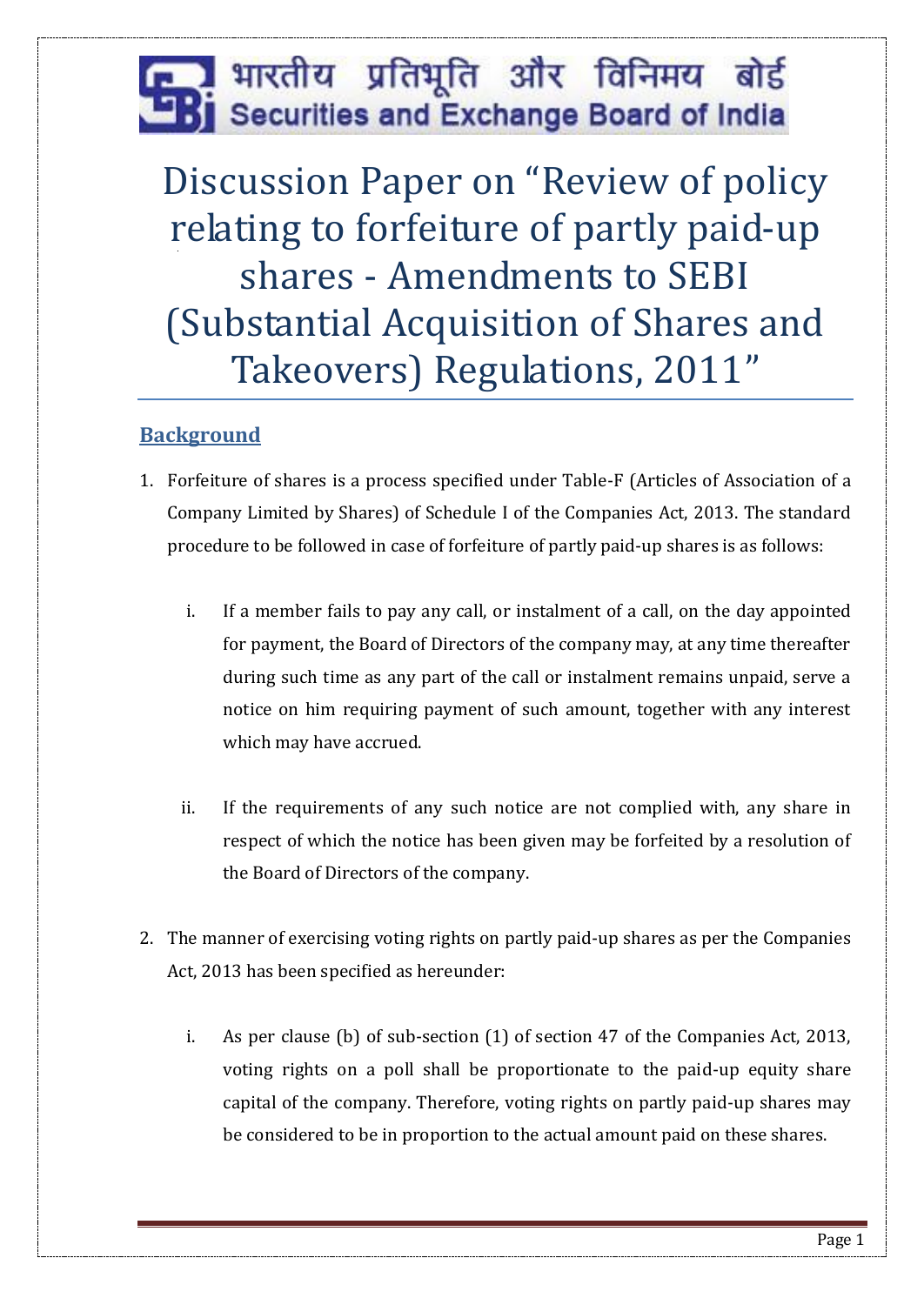- ii. Further, sub-section (1) of section 106 of the Companies Act, 2013 allows the articles of a company to provide that no member shall exercise any voting right in respect of any shares registered in his name on which any calls or other sums presently payable by him have not been paid.
- 3. However, the increase in voting rights on the expiry of call notice period may not be everlasting and some shareholders may pay up the calls even after the expiry of call notice period and there would be uncertainty in this respect till the time the shares are forfeited by the company. Since the actual increase in voting rights is evident only on forfeiture of shares, the open offer obligations in such cases would trigger on the date of forfeiture of partly paid-up shares. However, the same is not explicitly provided for.
- 4. With regard to the issue of incidental increase in voting rights without a positive act of an acquirer, Hon'ble SAT vide order dated November 21, 2011 in the matter of Mr. Raghu Hari Dalmia and others vs SEBI had ruled that the increase in the voting rights of the appellants was not by reason of any act of theirs but was incidental to the buyback of shares of other shareholders by the company and such a passive increase in the proportion of their voting rights would not attract regulation 11(1) of the SEBI (Substantial Acquisition of Shares and Takeovers) Regulations, 1997. It may be noted that open offer obligations arising as a result of buyback were subsequently brought under the scope of exemptions through the automatic route in the SEBI (Substantial Acquisition of Shares and Takeovers) Regulations, 2011 (hereinafter referred to as the "Takeover Regulations, 2011").
- 5. The increase in the shareholding due to the expiry of call notice period and forfeiture of shares may be treated as a passive acquisition due to the following reasons:
	- i. Increase in voting rights of any shareholder as a result of forfeiture of partly paid-up shares held by some shareholders is passive in nature as the process is initiated due to non-payment of call money by defaulting shareholders.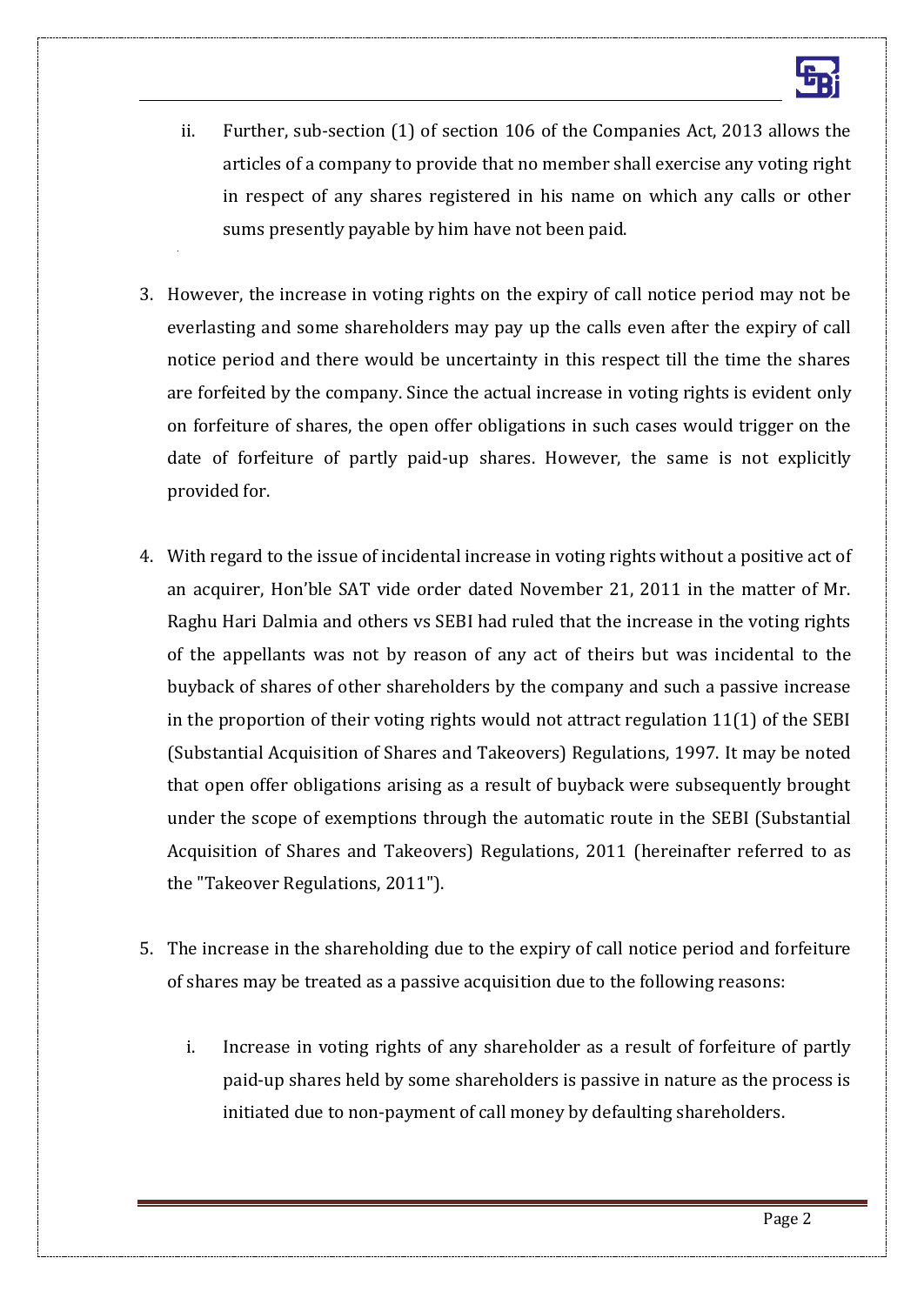- ii. Similarly, accrual of voting rights to the remaining shareholders, computed on pro rata basis, upon the expiry of call notice issued to the shareholders holding partly paid-up shares is also passive in nature.
- iii. Forfeiture is undertaken by the company as per the provisions of the Companies Act, 2013 where it is at full liberty to undertake this to remove defaulting shareholders from the Register of Members.

### **Need for regulatory amendment**

- 6. Regulation 10 of the Takeover Regulations, 2011 provides general exemption from the obligations to make an open offer for certain acquisitions, subject to fulfillment of the conditions specified therein.
- 7. Increase in voting rights arising out of actions undertaken by the companies under the Companies Act, 2013 such as rights issues, buybacks and schemes of arrangement are exempt from the open offer obligations under regulation 10 of the Takeover Regulations, 2011.
- 8. Further, accrual of voting rights on preference shares where dividend has not been paid for two years or more as per sub-section (2) of section 47 of the Companies Act, 2013 are exempt from the open offer obligations under regulation 10 of the Takeover Regulations, 2011.
- 9. Currently, there is no provision for increase in the voting rights of a shareholder due to the expiry of call notice period and forfeiture of partly paid-up shares to be exempt under regulation 10 of the Takeover Regulations, 2011 and an application needs to be filed with SEBI for seeking exemption from the open offer obligations in this regard under regulation 11 of the Takeover Regulations, 2011.
- 10. It may be noted that the facts of these cases with respect to these applications are quite similar. However, a reasoned order must be passed by SEBI in each such case which may take enormous amount of time and effort.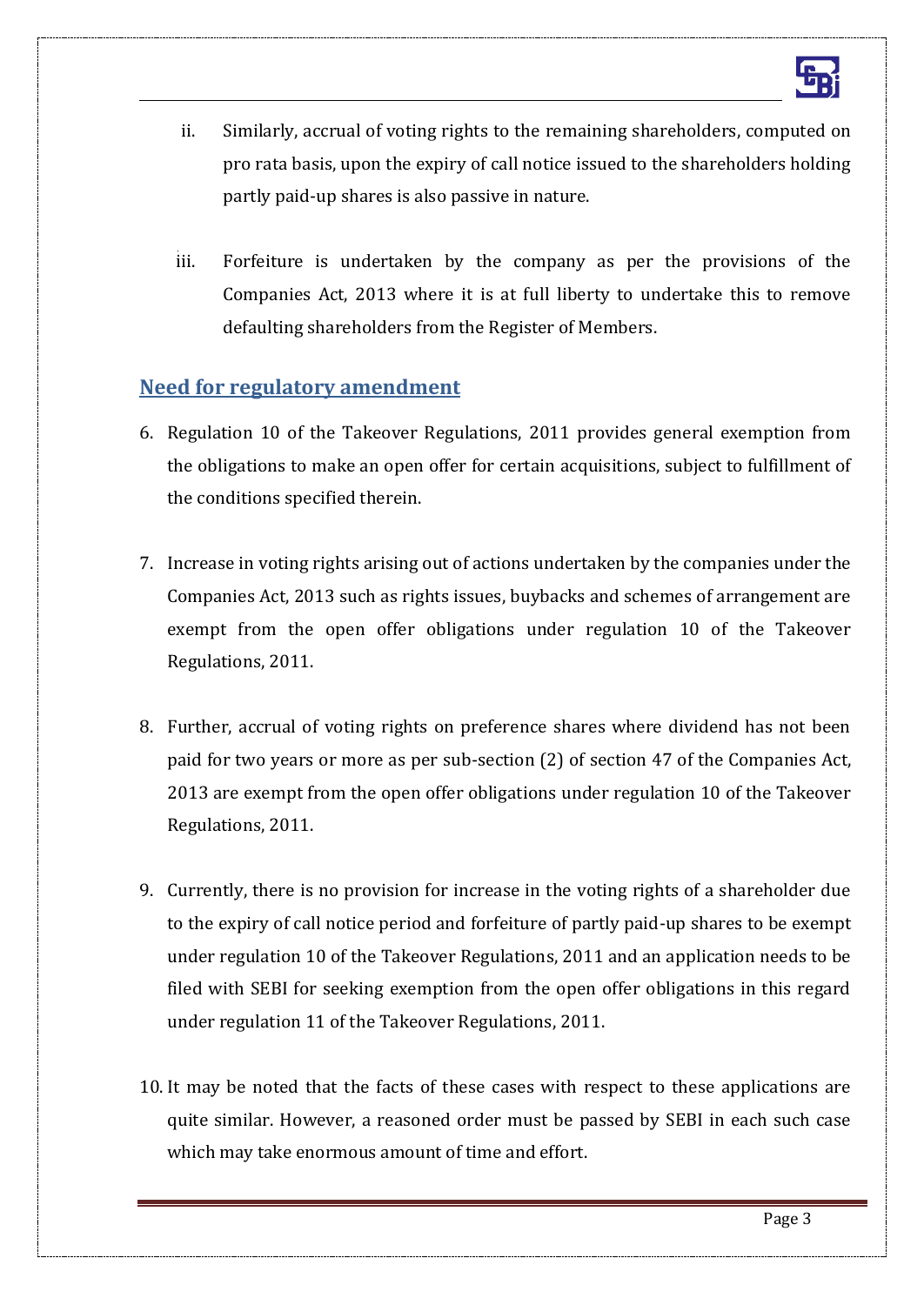

- 11. Further, increase in the voting rights of a shareholder due to the expiry of call notice period and forfeiture of partly paid-up shares is undertaken under the Companies Act, 2013 and is passive in nature.
- 12. Therefore, it is proposed that the Takeover Regulations, 2011 may be amended suitably for providing general exemption from the open offer obligations in the cases of increase in voting rights as a result of the expiry of call notice period and the forfeiture of shares in line with general exemptions available with respect to rights issues, buybacks etc.

#### **Proposed Amendment**

13. Accordingly, it is proposed to insert the following as clause (j) under sub-regulation (1) of regulation 10 of the Takeover Regulations, 2011:

*"Increase in voting rights arising out of the operation of sub-*section (1) of section 106 of the Companies Act, 2013 *or pursuant to forfeiture of shares by a company undertaken in compliance with the provisions of the Companies Act, 2013 and articles of association of the company."*

#### **Public comments**

14. Considering the implications of the said matter on the market participants including listed companies, promoters/promoter group of the said companies and investors, public comments on the amendment proposed above at paragraph 13 are solicited. Specific comments/suggestions as per the format given below would be highly appreciated:

| Name of entity / person / intermediary:<br>Name of organization (if applicable): |                   |  |
|----------------------------------------------------------------------------------|-------------------|--|
|                                                                                  |                   |  |
| No.                                                                              | suggested changes |  |
|                                                                                  |                   |  |